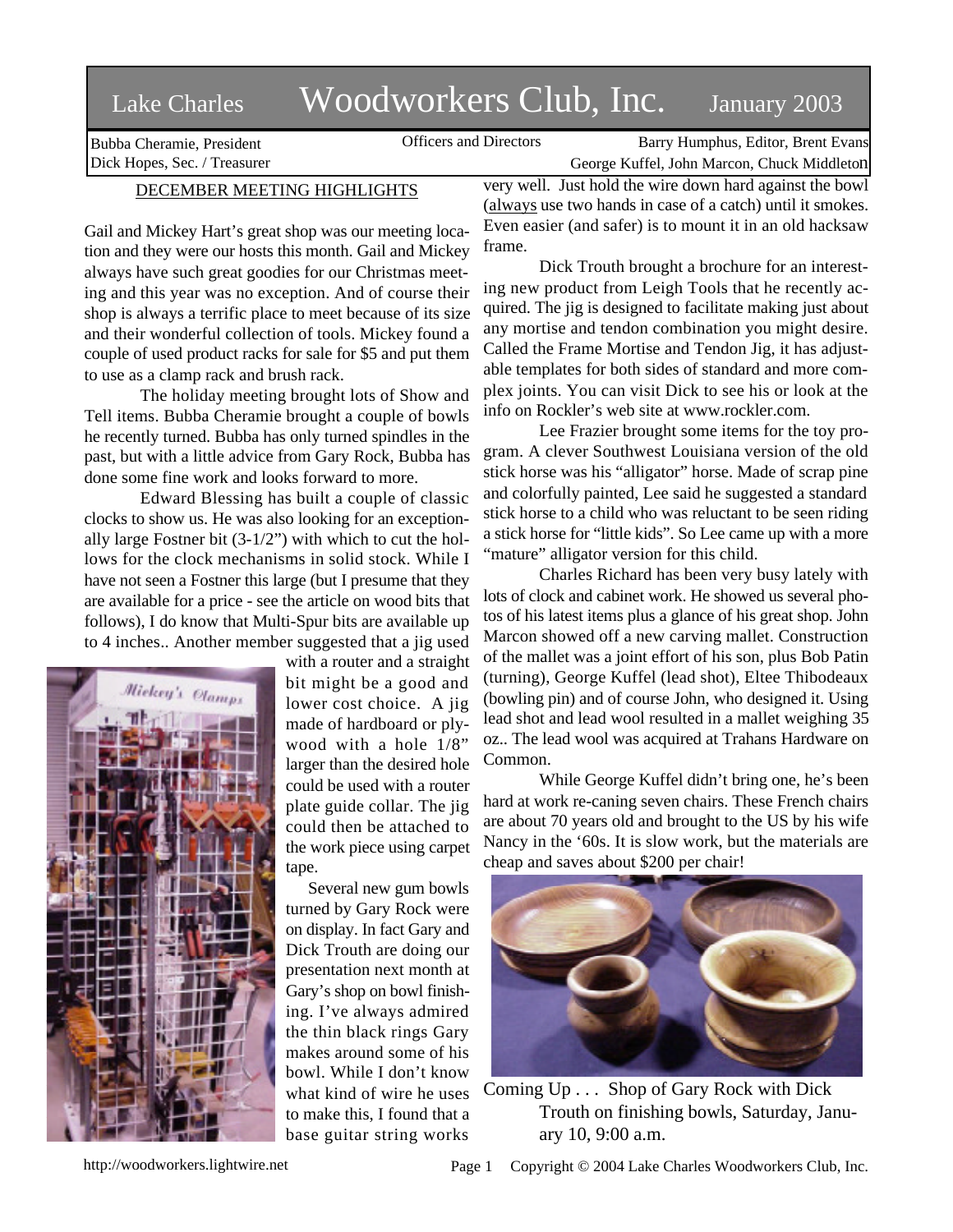## CHOOSING THE RIGHT BIT

We've all chucked a twist bit in a drill press to bore wood. They are both cheap and handy. While twist bits make holes in wood, they are actually designed to cut metal. In contrast, screw-tipped bits, while made for wood (such as augers designed for a brace), they should never be used in a drill press. An auger is designed to feed itself and is way too aggressive to use in a drill press or electric drill. The result is a torn-up hole or an unclamped work-piece whipping out of control. But there are much better bit alternatives for boring crisp, precise holes in wood.

When boring holes in wood, there are several basic bit types: machine spur (also called brad point), Multi-spur and Fostner. There is also the spade bit, Powerbore and plug-cutting bits which come in handy. All six types are designed to cut wood and all are available from a wide variety of wood working suppliers. Multispur, Fostner and brad point are also available in metric sizes.

Multi-spur bits come in 3/8 to 4 inches and are your best choice for holes larger than 1 inch. They have brad points to seat and lead them into wood. They use saw-like teeth arranged in a circle to cut the outside of the hole and recessed lifter tips to shear off and eject the wood chips. These bits can start holes at almost any angle, bore over-lapping holes (great for hogging out wood for mortises and rabbets and the center of bowl blanks) and start holes on curved surfaces or cylindrical work pieces. While they do not make a glass smooth hole like a Forstner, they are my choice for most large hole boring. To sharpen a Multi-spur, always file the tooth relief at factory angles to avoid shifting its tip. File the lifter's upper face rather than the lower clearance angle. When properly sharpened, the lifter will shear after the outside teeth cut the hole's edge.

Forstner bits come in 1/4 to as much as 3 inches (though more commonly 2-1/8 inches - the standard hole size for door knob hardware). They make very smooth, flat bottom holes. Larger Forstner bits usually have a small cone-shaped lead points (the ones on Multi-spur bits are larger), so won't make a truly flat bottom hole. Ersatz-Forstner bits all have a long lead point. The bits combine an outside razor-sharp circular band, which cuts wood fibers with an interior pair of lifters that remove material. Because the lifters and cutters act on the same plane (unlike Multi-spurs), Forstners are increasingly aggressive with the larger sizes, so be sure to clamp your work. To sharpen, file the inside of the cutting rim out toward the edge. File the angle (upper face) of the lifter.

Powerbore bits come in 3/8 to 1 inch diameter. to factory specs. *Barry Humphus*.

Like spade bits, they are aggressive and cut fast by using a spur and scraper arrangement to cut holes. They are less expensive than other brad-point bits and they make cleaner holes than spade bits. Sharpen the spur similar to a machine spur bit (see below). File the brad point at an angle towards the tip. And file the scraper edge outward, following the factory angles.

Spade bits come in 1/4 to -1-1/2 inch and are made for quick, rough holes. They have long, sharp-edged lead points and either one or two scrapers. These bits work well in end grain and if you need a hole with a differentshaped bottom, just grind the spade to the profile you need. In fact, you can grind spur points at the outer edges of the spade to provide a smoother hole. You can also grind down both sides to give you an in-between size as necessary. To sharpen them, grind both edges of the lead point. To grind the scraper edge(s), you'll need to set the bit in a tool rest at your grinder at a 5 to 10 degree rake angle.

Machine-spur (i.e., brad-point) bits come in 1/16 to 1-1/4 inch diameter and look somewhat like a standard twist drill bit but with spurs and a lead. These are the best all-around hole makers for wood and come in a couple of varieties including ones for pocket hole drilling. They have two perimeter spurs that sever the wood fibers and lifters that scrape out the interior of the hole. The brad (diamond) point starts and leads the bit into the wood. To sharpen, file the relief and flute lifter (avoiding a "belly") and file the spur toward its tip from inside.

Plug cutters come in sizes from 1/4 to 2 inches and come in lengths from under an inch to over 3 inches. They use a cutting rim to scribe a hole's edge and a lifter to remove chips. Plug cutters can make a custom plug for almost any counter-bored hole, whether to cover a screw head or to inlay some decoration. They also come in "tapered" versions that make plugs and bungs that fit holes that are not quite round or off size. To sharpen, file the upper angle of the lifter. For the rim, file outside of the rim toward the cutting edge.

Run all of these bits only at their recommended speed and don't just toss them in a drawer. Instead, store them in an index, cloth pouch, a rack or something similar. Periodically douse them with light machine oil (such as WD-40) to control rust. You can polish the flutes and spirals with steel wool to keep them running cool. When you sharpen, use auger-bit files (available at most hardware stores and often sold as "microfiles" in kits). Don't worry about wire burrs left from filing as the burrs will strop away as you bore holes. Finally, if you think a bit has been used or honed beyond reason, don't toss it out. For a nominal fee, most major bit makers will restore bits